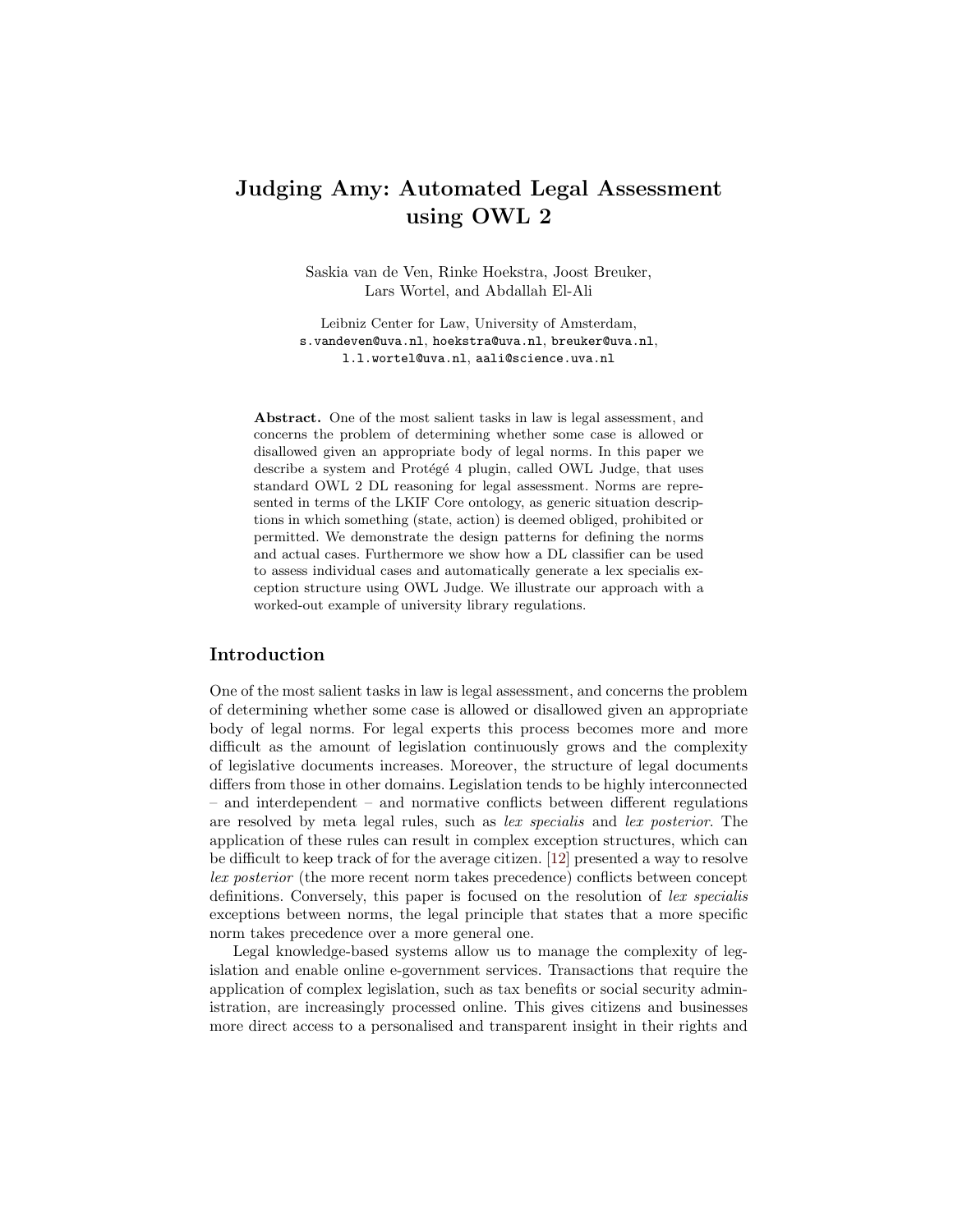duties. Although there already exist several such systems, the wider acceptance and dissemination of legal knowledge technology is hampered by the lack of an open platform.

The Legal Knowledge Interchange Format (LKIF), developed within the ES- $TRELLA<sup>1</sup>$  $TRELLA<sup>1</sup>$  $TRELLA<sup>1</sup>$  project, aims to provide an open platform for legal knowledge exchange between e-government services  $[1,10]$  $[1,10]$ . HARNESS<sup>[2](#page-1-1)</sup> is the working title of a knowledge-based system that is currently being developed within this project. Its architecture is based on the separation of control knowledge, such as problem solving methods, from a domain theory [\[16,](#page-11-2)[3\]](#page-10-1). The general architecture allows for the implementation of multiple tasks, such as legal planning and argumentation, though it currently only supports legal assessment. This task is solely implemented using the OWL 2 DL language.

In the following sections we describe the requirements for legal assessment and explain our approach. We present OWL Judge which is developed to assist users in the task of assessing their individual case. All of this will be illustrated with a worked-out example of university library regulations.

## 1 Legal Assessment

Clancey [\[4\]](#page-10-2) identified different types of rules involved in the medical domain theory of the Mycin system: identification, causal, world fact and domain fact rules. Similarly, the domain theory of legal knowledge based systems is not homogeneous either. [\[15](#page-11-3)[,17\]](#page-11-4) give a general breakdown of the types of knowledge and their dependencies involved in the legal domain. Valente's Functional Ontology of Law (FOLaw) describes the legal system as an instrument to influence society and reach certain social goals, i.e. it exists to fulfil a *function*. The legal system can be viewed as a "social device operating within society and on society, and whose main function is to regulate social behaviour" [\[15,](#page-11-3) p. 49].

FOLaw distinguishes seven types of knowledge: commonsense knowledge, world knowledge, normative knowledge, responsibility knowledge, meta-legal knowledge, creative knowledge and reactive knowledge. Any legal knowledge based system will incorporate at least one of these knowledge types.

The most characteristic category of legal knowledge is normative knowledge, which reflects the regulatory nature of law. It has two functions: prescribing behaviour, and defining a standard of comparison for social reality. A norm expresses an idealisation: what ought to be the case (or to happen) a ccording to the will of the agent that created the norm [\[11\]](#page-11-5). Meta-legal knowledge governs relations between norms, and is applied when solving normative conflicts [\[6\]](#page-11-6), and determining the *preference ordering* of norms [\[2\]](#page-10-3). Legal principles such as lex specialis are types of meta-legal knowledge. Because law governs the behaviour of agents in the world, it must contain some description of this behaviour. This

<span id="page-1-0"></span><sup>&</sup>lt;sup>1</sup> The European project for Standardized Transparent Representations in order to Extend Legal Accessibility, see <http://www.estrellaproject.org/>.

<span id="page-1-1"></span><sup>2</sup> Hybrid Architecture for Reasoning with Norms Exploiting Semantic web Services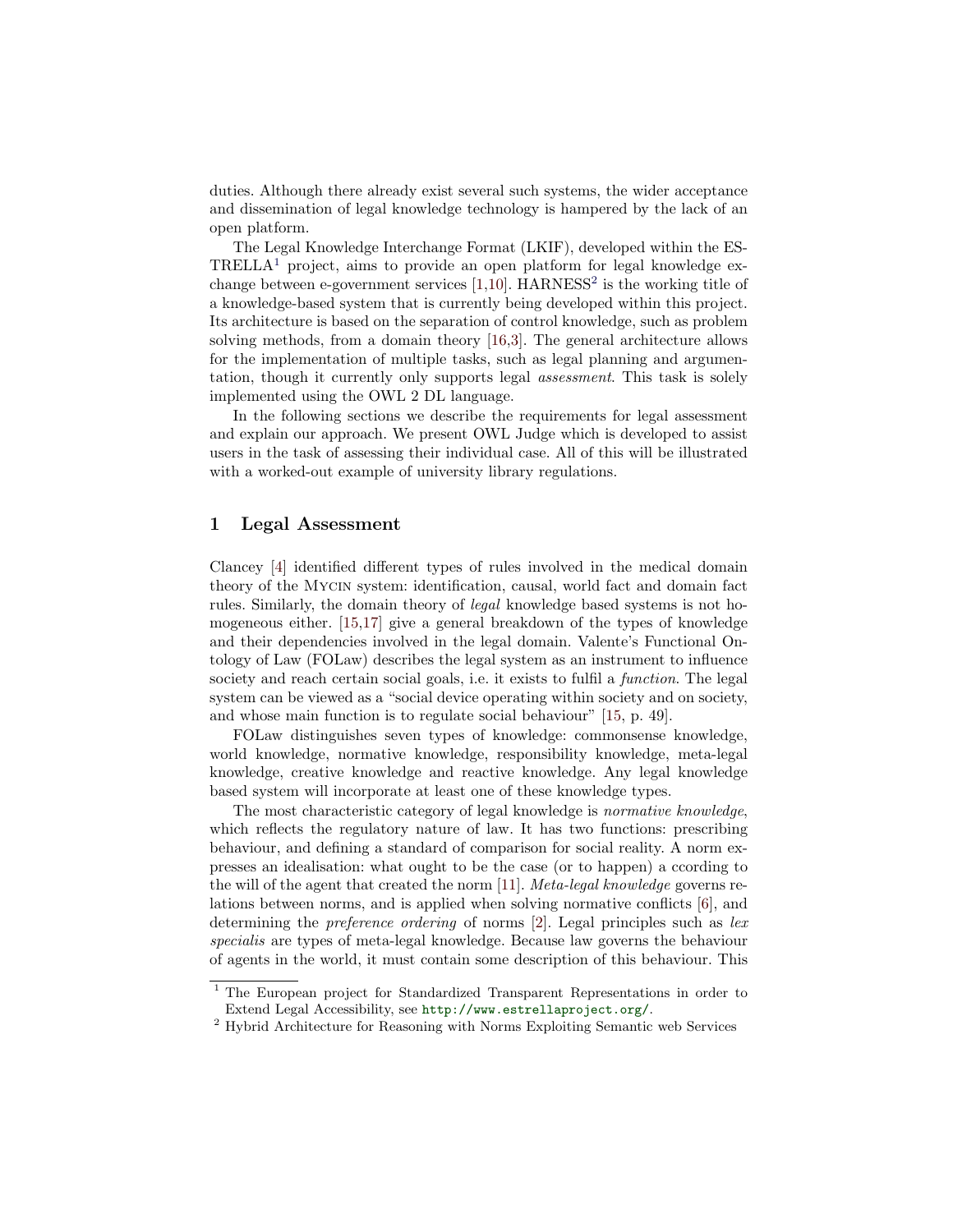world knowledge functions as an epistemological interface between the legal system and social reality. World knowledge is an abstraction of commonsense [\[15\]](#page-11-3). This principle lies at the heart of the LKIF Core ontology of basic legal concepts  $[10, ?]$  $[10, ?]$ .

Legal assessment concerns the problem of determining whether some case is allowed or disallowed given an appropriate body of legal norms. It involves the expression of an individual case, an interpretation of that case in terms of the world knowledge, and the application of normative knowledge to determine whether the case constitutes a norm violation. More precisely, the following steps are needed to perform this task:

- Case Input Create a description of the case that needs to be assessed. The facts that are provided should correspond to terms are used in the norms, i.e. both the norms and the individual case should commit to the same domain ontology.
- Match The individual case is matched against the set of norms.
- Resolving conflicts Because it is not unlikely that the individual case matches more than a single norm, the system identifies conflicting norms and decides which norm has priority over the other norms (e.g. according to the principle of lex specialis).[3](#page-2-0)
- Final verdict Provide an outcome of the normative qualification of the case. It is desirable to present an explanation, e.g. why a certain norm applies to the given input, showing which terms in a norm match the individual facts of the case. Moreover the answer should be justified by reference to the norms and original source. [\[8\]](#page-11-7).

In the following sections we outline the representation in OWL 2 DL of the three types of knowledge necessary for legal assessment. A domain ontology for terminological knowledge defines the concepts used as the basic building blocks for specifying case descriptions and norms. The ontology is a specialisation of the LKIF Core ontology. The norms are specified in a separate OWL file, and define the regulations that govern the situations expressible using the domain ontology. They are expressed as generic situations in which a state or action is qualified as undesirable, permitted or prescribed (see Figure [1\)](#page-3-0). The individual case description represents the facts that characterise an actual situation and is expressed in terms of the domain ontology as a set of related OWL individuals. Furthermore we will provide the corresponding OWL DL design patterns and show how a description classifier can be used to perform legal assessment of an individual case.

## 2 Norms and Generic Cases

A norm is represented as a deontic qualification of a generic case [\[15\]](#page-11-3) (GC), which is a conjunction of conditions that together form a description of the situation

<span id="page-2-0"></span><sup>3</sup> Note that the outcome of this step does not always result in a single match. Several norms may apply that have a conflicting deontic qualifier, but are not each other's exception.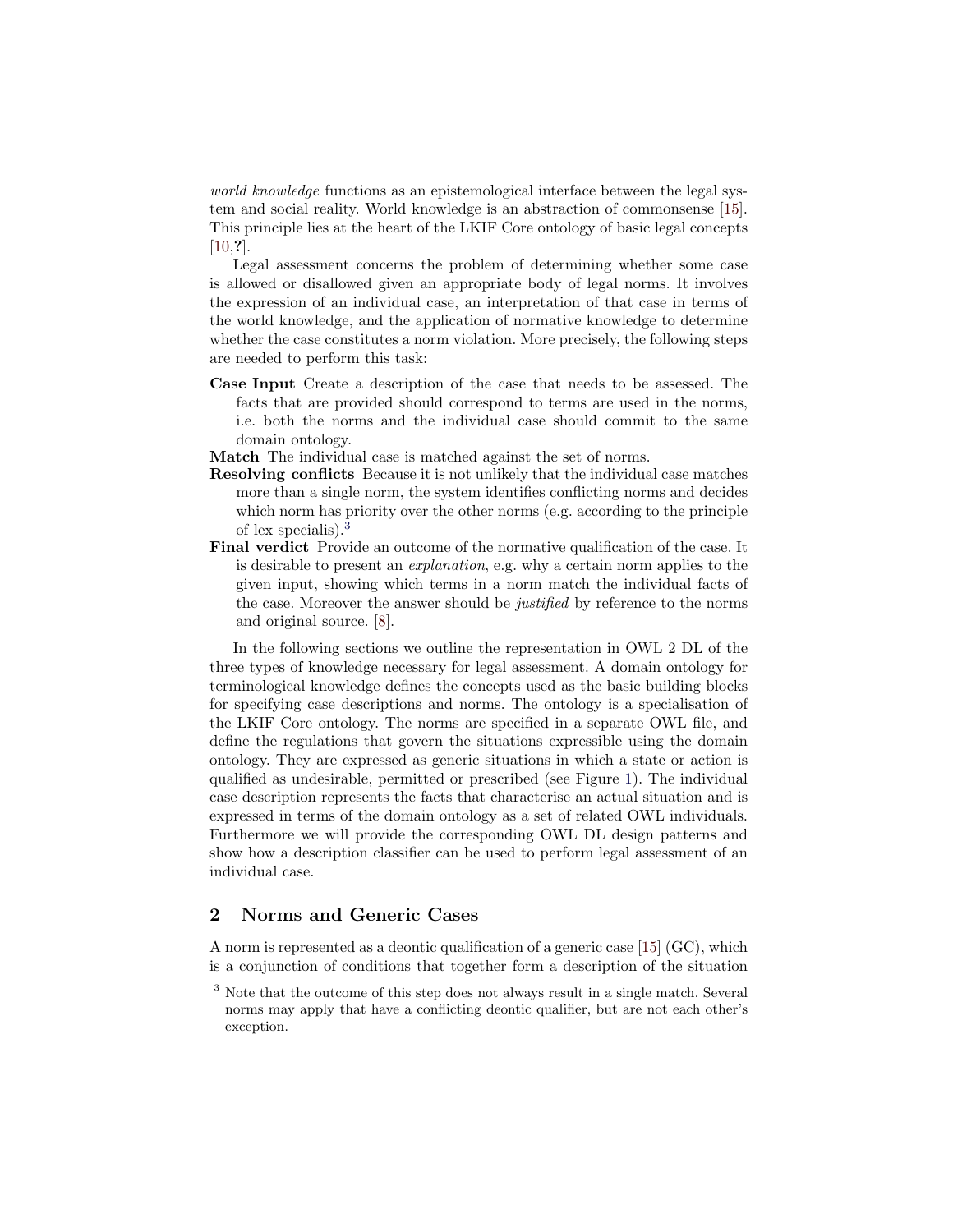

<span id="page-3-0"></span>Fig. 1. Qualifications and Norms

expressed by the norm. A GC  $\Sigma$  is defined as a set of conditions  $\sigma_1 \sqcap ... \sqcap \sigma_n$ in conjunctive normal form. Conditions are class axioms composed of classes and properties defined by the domain ontology. An individual case  $C$  is a set of grounded propositions  $\{c_1, ..., c_n\}$ , called circumstances, that describe a certain state of affairs. The match between a GC and an individual case is through realisation. For instance, a generic case  $GC<sub>1</sub>$  that is used in the definition of the norm "Students are not allowed to rent books":

 $GC_1 \equiv$  Student  $\Box$  ∃checks\_out Library\_Book

is trivially satisfied by the individual case:

 ${Amy: Student, history\_book: Library\_Book, Amy checks_out history\_book}$ 

Obviously, a more specific case  $GC_2$  will be subsumed by  $GC_1$ . However the above example already shows that just representing a norm by a generic case is not enough. From the generic case itself, it does not become clear whether the expressed situation is allowed or not. Therefore we need the following deontic notions that enable us to normatively qualify a generic case: permission, obligation and prohibition. These notions are part of the LKIF Core ontology which is described in a bit more detail at the end of this section.

As the goal of our system is normative assessment, we would like to detect violations of the default situation. Norms apply only to cases that differ from this default situation. The majority of legislative documents by default allow a situation, unless some norm(s) state(s) otherwise. In some regulations, the default situation is disallowed. This is for instance the case in permit systems. The default situation should therefore be included as a generic case in any normative representation. All other generic cases specified by norms are subsumed by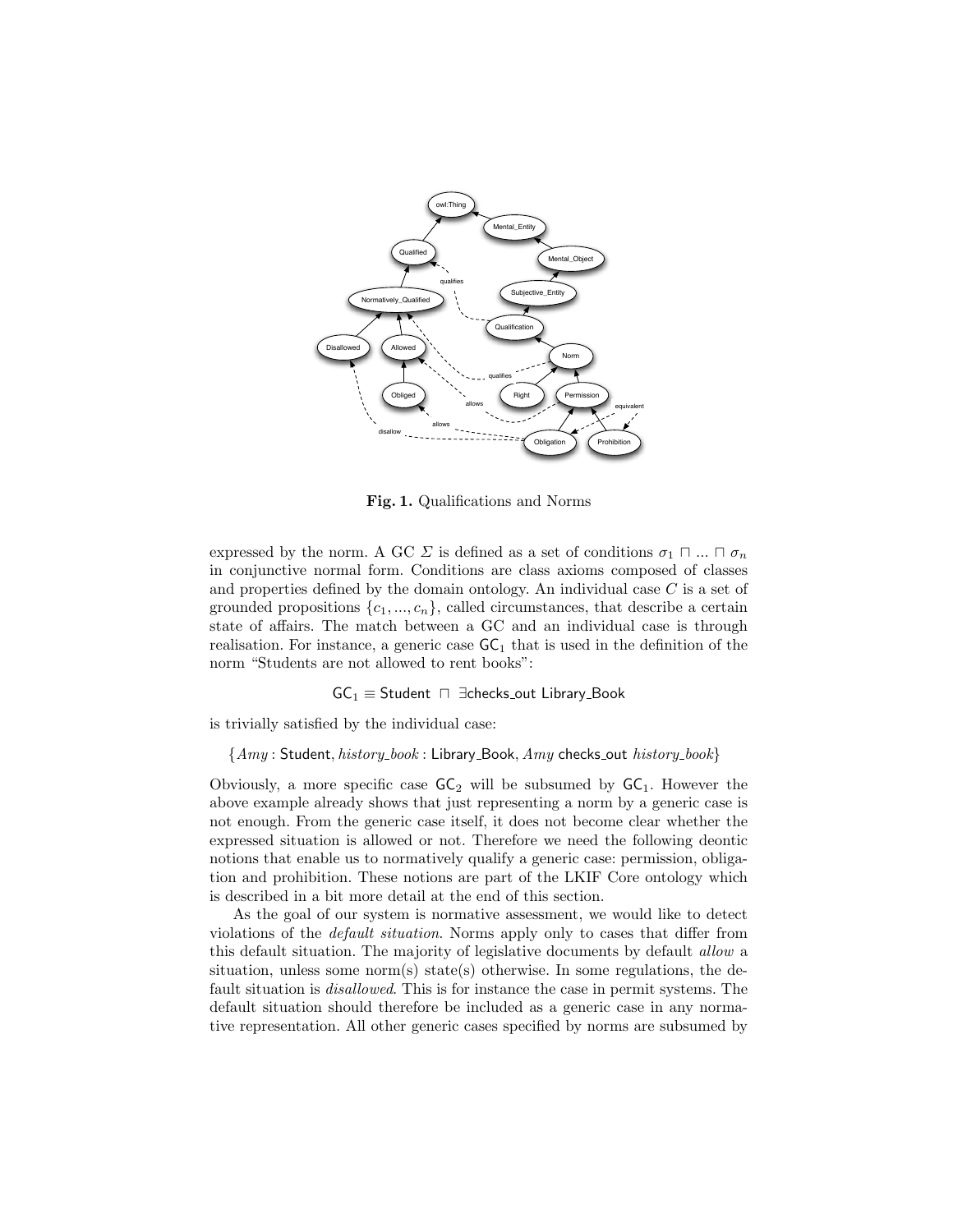| <b>Notion</b>     |               |                 | Match Default Allowed Default Disallowed |
|-------------------|---------------|-----------------|------------------------------------------|
| Prohibition       | no            | no effect       | <i>possible effect</i>                   |
|                   | yes           | has effect      | no effect                                |
| Permission        | no            | no effect       | has effect                               |
|                   | yes           | no effect       | has effect                               |
| <i>Obligation</i> | $\mathbf{no}$ | possible effect | no effect                                |
|                   | yes           | has effect      | has effect                               |

<span id="page-4-0"></span>Table 1. Behaviour of deontic notions with respect to the default

this default generic case. This allows us to make explicit any exceptions to the default by more specific norms.

The way in which deontic operators interact can be rather complex. We therefore introduce design patterns to facilitate the specification of norms. The following paragraphs describe the behaviour of norms compared to the default, and provide the design patterns (see also Table [1\)](#page-4-0).

Default situation: allowed In the "most common" case, everything is by default allowed. A match of an individual case with the GC of a permission does not have any normative consequences for example. Similarly, when the individual case does not match a prohibition, no normative consequences follow. On the other hand, a match with the GC of a prohibition, constitutes an exception to the default. These types of exceptions should be detected and given precedence over the default situation. However, this simplistic matching process becomes more complex in the case of no match with the GC of an obligation.

We take a fictive example from the library domain again: "Students are obliged to show their library card in order to rent a book. If in this example, someone does want to rent books (a match with the context), but does not show his library card (which is the specific obliged part), the obligation is violated. However there would be no match with the generic case which expresses this (only a partial match), we would have failed to detect a violation of the default. To be able detect these violations, the GC is partitioned into that part which is explicitly allowed  $(A_{\Sigma})$  and that part which is explicitly disallowed  $(D_{\Sigma})$  by the obligation. Moreover a norm is typically only addressed towards a certain element of the GC, given some context. We therefore distinguish between the context of a norm and that part of the GC which the norm is directed towards. The pattern we follow in the representation of obligations is therefore as follows:

$$
A_{\Sigma} \equiv \sigma_1 \sqcap ... \sqcap \sigma_n \sqcap \sigma_{n+1}
$$
  
\n
$$
\nearrow \equiv \Sigma_1 \sqcap \Sigma_2
$$
  
\n
$$
O_{\Sigma}
$$
  
\n
$$
D_{\Sigma} \equiv \sigma_1 \sqcap ... \sqcap \sigma_n
$$
  
\n
$$
\equiv \Sigma_1
$$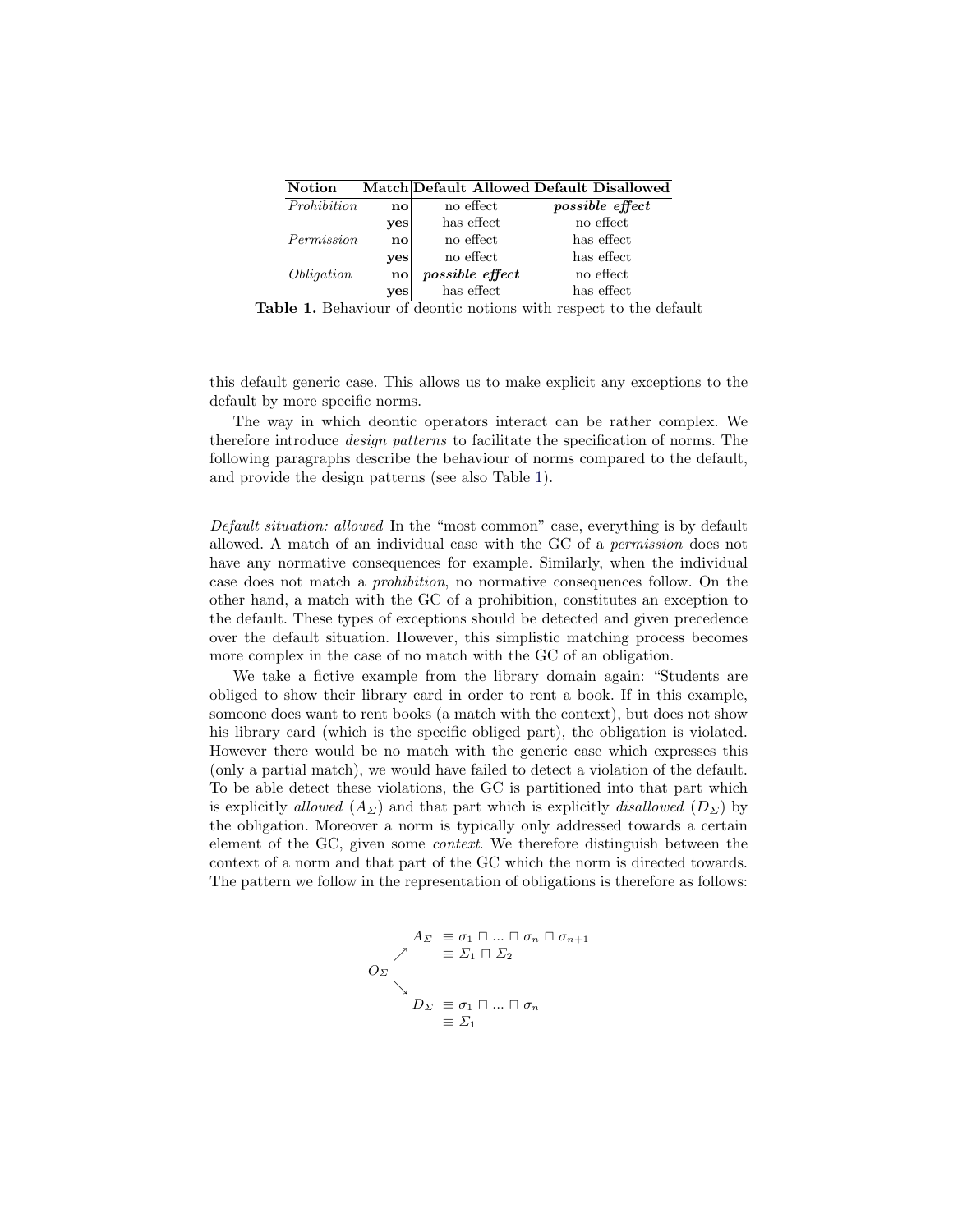Where the context is defined as  $\Sigma_1: \sigma_1 \sqcap ... \sqcap \sigma_n$  (a student rents a book), and the obliged part of the GC is  $\Sigma_2$ :  $\sigma_{n+1}$  (showing the library card). Renting a book is disallowed, but renting a book and showing a library card is allowed, which is the desired behaviour.

Default situation: disallowed Of course, where the default situation is disallowed, the normative qualifications differ significantly. For instance, if a norm expresses a permission, and there is no match with an individual case, we are still in line with the default situation. However, a match constitutes a direct exception to the default. Similarly, for obligations and prohibitions the exceptions change: a compliance with the allowed part of an obligation is an exception, where a compliance with the disallowed part of a prohibition is not. Therefore, if there is no match in case of a prohibition: we might have failed to detect a violation of the default. A prohibition expresses a *disallowed* situation  $(D_{\Sigma})$ , but also implicitly represents an *allowed*  $(A_{\Sigma})$  situation (the complement of the disallowed case is an allowed situation). In case of the example "Students that are in the library, are prohibited to make noise" it is allowed to be in the library, but it is disallowed to be in the library and make noise. The design pattern is as follows:

$$
D_{\Sigma} \equiv \sigma_1 \sqcap ... \sqcap \sigma_n \sqcap \sigma_{n+1}
$$
  
\n
$$
\nearrow \equiv \Sigma_1 \sqcap \Sigma_2
$$
  
\n
$$
A_{\Sigma} \equiv \sigma_1 \sqcap ... \sqcap \sigma_n
$$
  
\n
$$
\equiv \Sigma_1
$$

Where the context is defined as  $\Sigma_1$ :  $\sigma_1 \sqcap ... \sqcap \sigma_n$  (being in the library), and the prohibited part of the GC is  $\Sigma_2$ :  $\sigma_{n+1}$  (making noise).

The LKIF Core ontology defines the class Norm and its subclasses Permission, Obligation and Prohibition as follows [\[10](#page-11-1)[,2\]](#page-10-3):

> Norm  $\sqsubseteq$  Qualification  $\sqcap$  ∃qualifies Normatively Qualified Permission  $\sqsubseteq$  Norm ≡ ∃allows Allowed u ∀allows Allowed Obligation  $\sqsubset$  Permission ≡ ∃allows Obliged u ∃disallows Disallowed u ∀allows Allowed u ∃disallows Disallowed Prohibition ≡ Obligation

The Prohibition and Obligation are equivalent because they are simply two different ways to put the same thing into words: a prohibition to smoke is an obligation not to smoke. The Permission is different in that it allows something, but does not prohibit anything. For the purpose of clarity we will refer to the subclasses of Normatively Qualified as generic cases. The properties allows and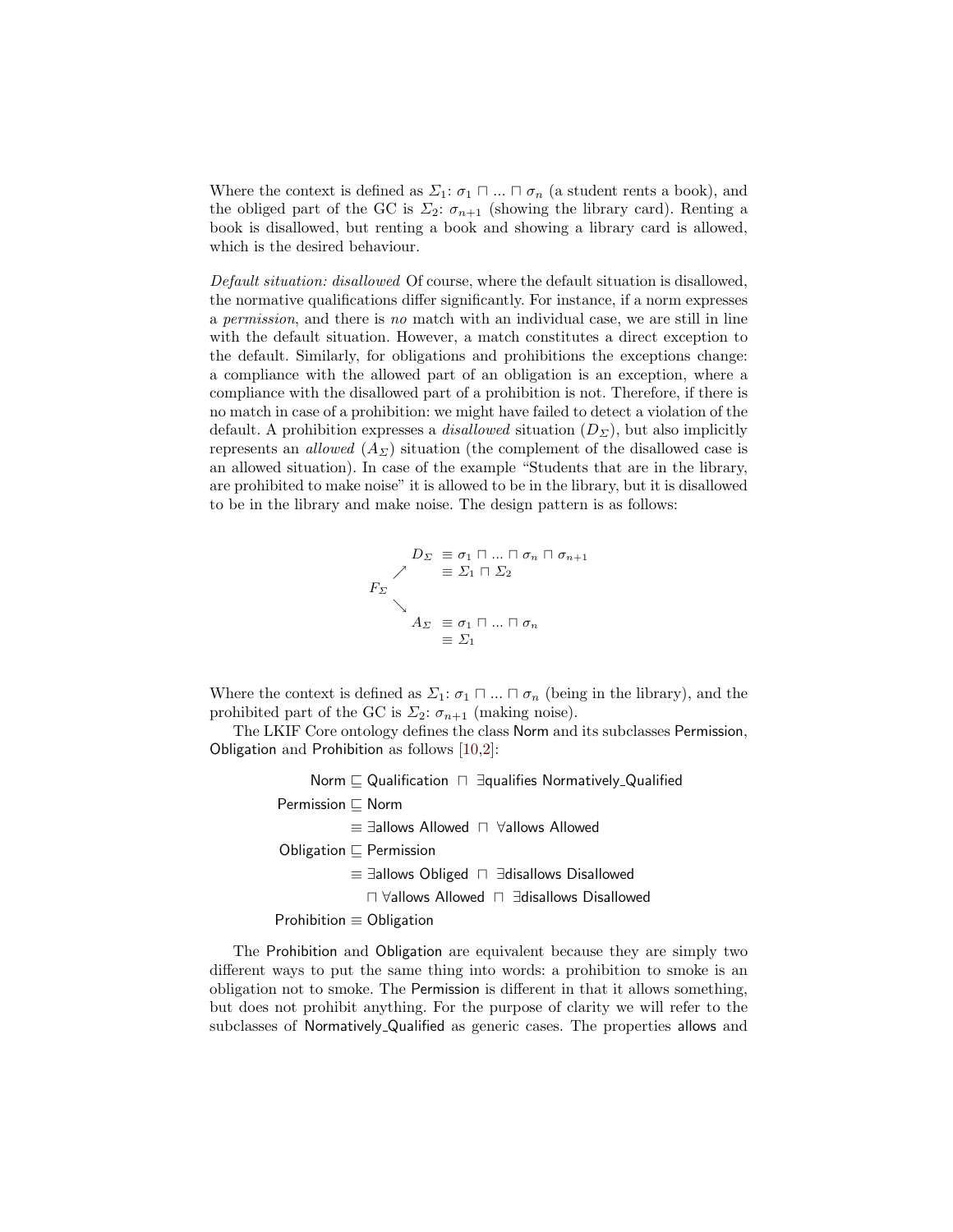disallows are disjoint subproperties of qualifies; a norm cannot simultaneously allow and disallow the same situation. Although a GC describes an entire situation, it can be represented as a single class description because the entities in a single situation should be connected. On the other hand, this means the norm's qualification is biased to the class that forms the entry point for describing the GC.

## 3 The University Library Regulations

Now that we have explained our approach we will illustrate it by means of a worked-out example of a toy domain: university library regulations. We list relevant regulations and introduce a use case. We then show how the regulations are represented, and introduce OWL Judge.

Consider the following university library regulations:

- 1a) Students registered at this university are allowed to check out a book from this library
- 1b) Students registered at other universities are allowed to check out a book from this library provided that they are enrolled in at least one course given at this university.
- 1c) Students who have checked out more than five books are not allowed to check out another book.

One of our students is Amy. She is registered at the University of Amsterdam and has an inquisitive mind: she has checked out 6 books on some general topic:

{Amy : Registered Student, general book 1 : Library Book, general\_book\_2: Library\_Book, general\_book\_3: Library\_Book, general\_book\_4: Library\_Book, general\_book\_5: Library\_Book,  $general\_book_6$ : Library Book,  $Amy$  checks out general book 1, Amy checks\_out general\_book\_2, Amy checks\_out general\_book\_3 Amy checks\_out general\_book\_4, Amy checks\_out general\_book\_5,  $Amy$  checks out general book 6}

According to the regulations, Amy's situation is allowed by article 1a, but disallowed by article 1c. However, these two articles contain an intuitive hierarchic pattern: the case described by article  $1a$  subsumes that of article  $1c$ . In fact, article  $1c$  is an exception to  $1a$ , because  $1a$  implicitly expresses that students registered at other universities are not allowed to check out any books. The expected verdict of the system should therefore be that Amy's situation is disallowed, as article  $1c$  is more specific than article  $1a$ , the lex specialis principle states that 1c trumps 1a.

Although the two relevant articles are article  $1a$  and  $1c$ , we first need to specify the default situation. In the library regulations the default situation is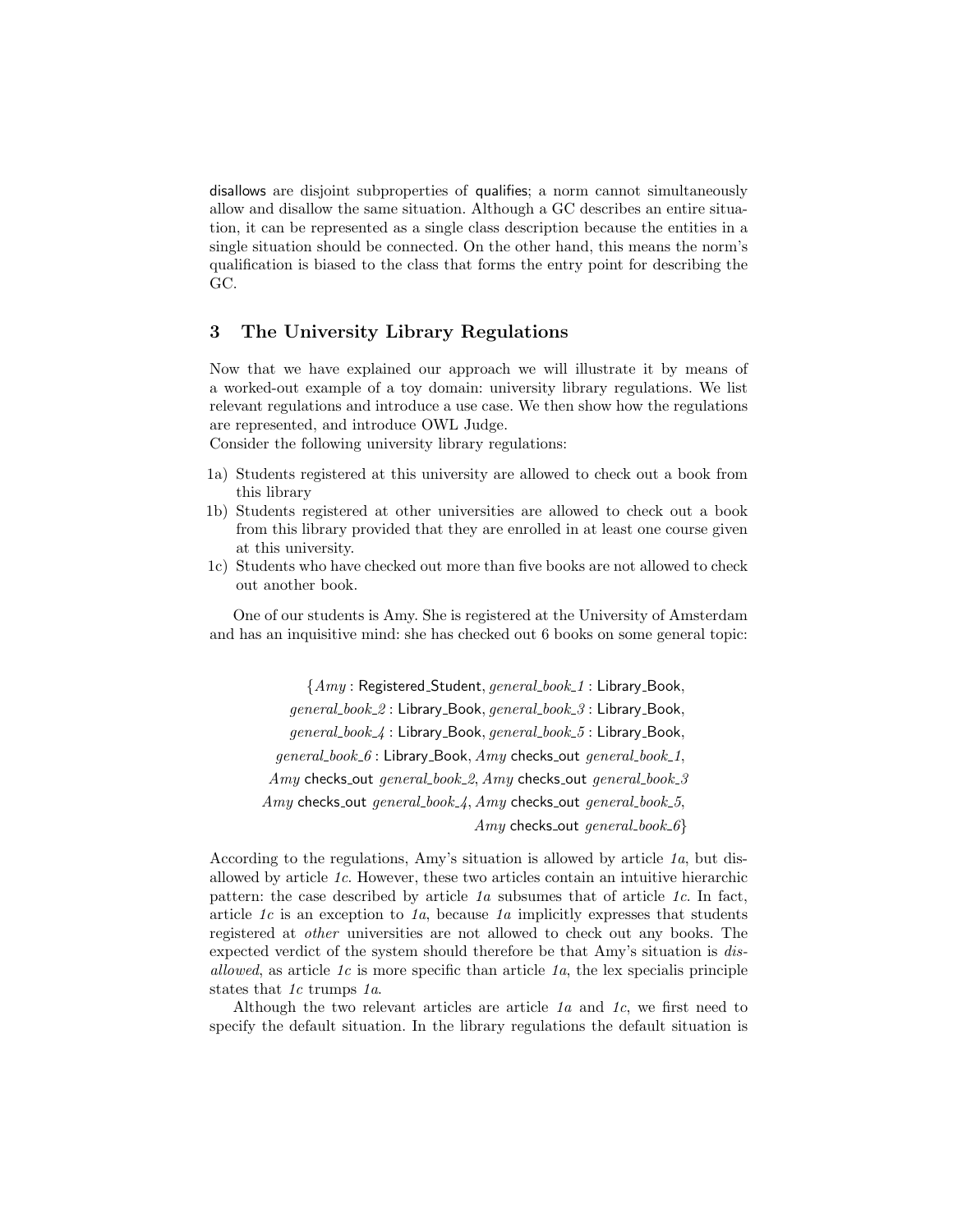disallowed; students are generally not allowed to check out books, unless stated differently in the norms. The default norm and generic case apply to all situations where a book is checked out:

> Default GC  $\subseteq$  Generic Case  $\sqcap$  ∃disallowed by {defaultnorm} ≡ ∃checks out Library Book Default\_Norm  $\sqsubseteq$  Prohibition  $\sqcap$  ∀disallows Default\_GC  $\equiv \{defaultnorm\}$

Article 1a states that students registered at this university are allowed to check out a book from this library:

\n
$$
\text{Art1a-GC} \sqsubseteq \text{Generic\_Case} \sqcap \exists \text{allowed\_by} \{ \text{art1a} \}
$$
\n
$$
\equiv \text{Registered\_Student} \sqcap \exists \text{checks\_out Library\_Book}
$$
\n

\n\n
$$
\text{Art1a\_Permission} \sqsubseteq \text{Permission} \sqcap \forall \text{allows Art1a\_GC}
$$
\n
$$
\equiv \{ \text{art1a} \}
$$
\n

Article 1c states that students who have checked out more than five books are not allowed to check out another book:

> Art1c\_GC\_F  $\sqsubseteq$  Generic\_Case  $\sqcap$  ∃disallowed\_by  $\{art1c\}$  $\equiv$  Student  $\Box \geq 6$  checks\_out Library\_Book Art1c\_GC\_P  $\sqsubseteq$  Generic\_Case  $\sqcap$  ∃allowed by  $\{art1c\}$ ≡ Student u ∃checks out Library Book

> > $\Box \leq 5$  checks\_out Library\_Book

```
Art1c Prohibition v Prohibition u ∀disallows Art1c GC F
        u ∀allows Art1c GC P
      \equiv \{art1c\}
```
Article 1c expresses a prohibition where the default situation is disallowed. The GC is therefore partitioned into a part that is disallowed (the prohibition) and the thing that is allowed (the context). In this case it is permitted to check out books, checking out more than 5 books is prohibited. By using a cardinality restriction, checking out less than or exactly 5 books is allowed by this rule.

#### 3.1 Exception structure

As mentioned in the preceding paragraphs, multiple interacting norms can create complex exception structures. As our norms are represented as OWL classes, a DL classifier can generate the subsumption hierarchy of generic cases. This hierarchy actually reflects the lex specialis exception relations between norms. Moreover we can apply the following role inclusion axioms to make these exception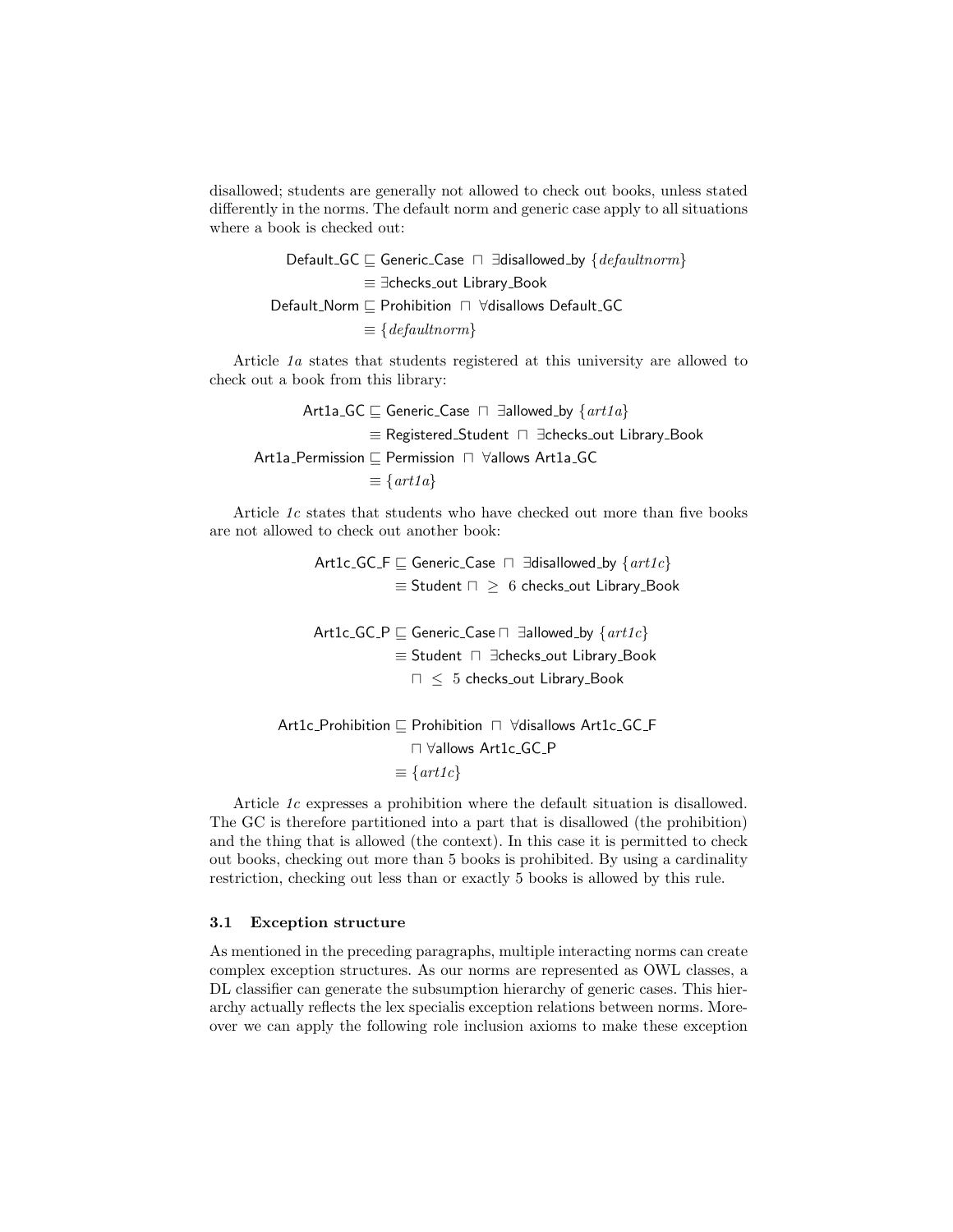| 国             |                                                                                                                                                                                                                                                                                                                                                                                                                                                                                                                       |                   |                           |                            | $\mathbf{x}$ |  |  |  |
|---------------|-----------------------------------------------------------------------------------------------------------------------------------------------------------------------------------------------------------------------------------------------------------------------------------------------------------------------------------------------------------------------------------------------------------------------------------------------------------------------------------------------------------------------|-------------------|---------------------------|----------------------------|--------------|--|--|--|
|               | OWL Judge:                                                                                                                                                                                                                                                                                                                                                                                                                                                                                                            |                   |                           |                            | $m$ $F$ $R$  |  |  |  |
|               | Allowed                                                                                                                                                                                                                                                                                                                                                                                                                                                                                                               | <b>Disallowed</b> | <b>Verdict: Permitted</b> | <b>Verdict: Prohibited</b> |              |  |  |  |
|               | amy                                                                                                                                                                                                                                                                                                                                                                                                                                                                                                                   | amy               |                           | amy                        |              |  |  |  |
|               |                                                                                                                                                                                                                                                                                                                                                                                                                                                                                                                       |                   |                           |                            |              |  |  |  |
| Explanation   |                                                                                                                                                                                                                                                                                                                                                                                                                                                                                                                       |                   |                           |                            |              |  |  |  |
|               | amy is disallowed by art1c f and defaultnorm.<br>amy is also allowed by art1a.<br>but that is an ancestor class of all 'disallowed'-norms (fart1c f, defaultnorm)). See the list of ancestor classes below:<br>[[Art1a_GC], [Violation, Disallowed], [Registered_Student], [Default_GC], [Allowed], [Qualified], [Student], [Generic_Case], [Thing]]<br>[[Permission], [Obligation, Prohibition], [Norm], [Thing]]<br>Therefore, [art1c f, defaultnorm] is more specific, and we can conclude that amy is disallowed. |                   |                           |                            |              |  |  |  |
| <b>Status</b> |                                                                                                                                                                                                                                                                                                                                                                                                                                                                                                                       |                   |                           |                            |              |  |  |  |
|               | odood manicopace, map, my wiw to total lized iter to groupore cruseculuse lamy<br>Norms namespace: http://www.leibnizcenter.org/ontostore/librarynorms.owl<br>HARNESS-specific norms namespace: http://home.mit.bme.hu/~fandrew/estrella/harness_uva.owl<br>Classifying ontology Done.<br>Check<br>W<br>Realizing ontology Done.                                                                                                                                                                                      |                   |                           |                            |              |  |  |  |
| Synchronising |                                                                                                                                                                                                                                                                                                                                                                                                                                                                                                                       |                   |                           |                            |              |  |  |  |

<span id="page-8-0"></span>Fig. 2. OWL judge provides a verdict for Amy's case.

relations explicit:

allows ◦ disallowed by ⊆ exception disallows ◦ allowed by ⊆ exception

Because norms are nominals that consist of a single individual, these exception relations can be derived automatically, using Pellet for all norms. Take for example the Art1c Prohibition which disallows Art1a GC. The individual  $art1c$ , which represents the prohibition from article  $1c$ , disallows our individual amy, since her situation matches with Art1c<sub>-GC</sub>. However, amy is also classified as Art1a<sub>-GC</sub>, and therefore *amy* is also allowed<sub>-by</sub>  $art1a$ . In this way we can derive the exception relation between  $art1c$  and  $art1a$ :

```
\{art1c exception art1a\}
```
This inferred exception hierarchy is used by OWL Judge to resolve possible conflicts, and helps to present a final verdict to the user.

#### 3.2 OWL Judge

OWL Judge assists users in the task of legal assessment. It prompts the user to select an OWL file containing the norms, and a file containing a case description. Once the "check" button is pressed, Pellet is called to perform classification and realisation on the given files (see Figure [2\)](#page-8-0).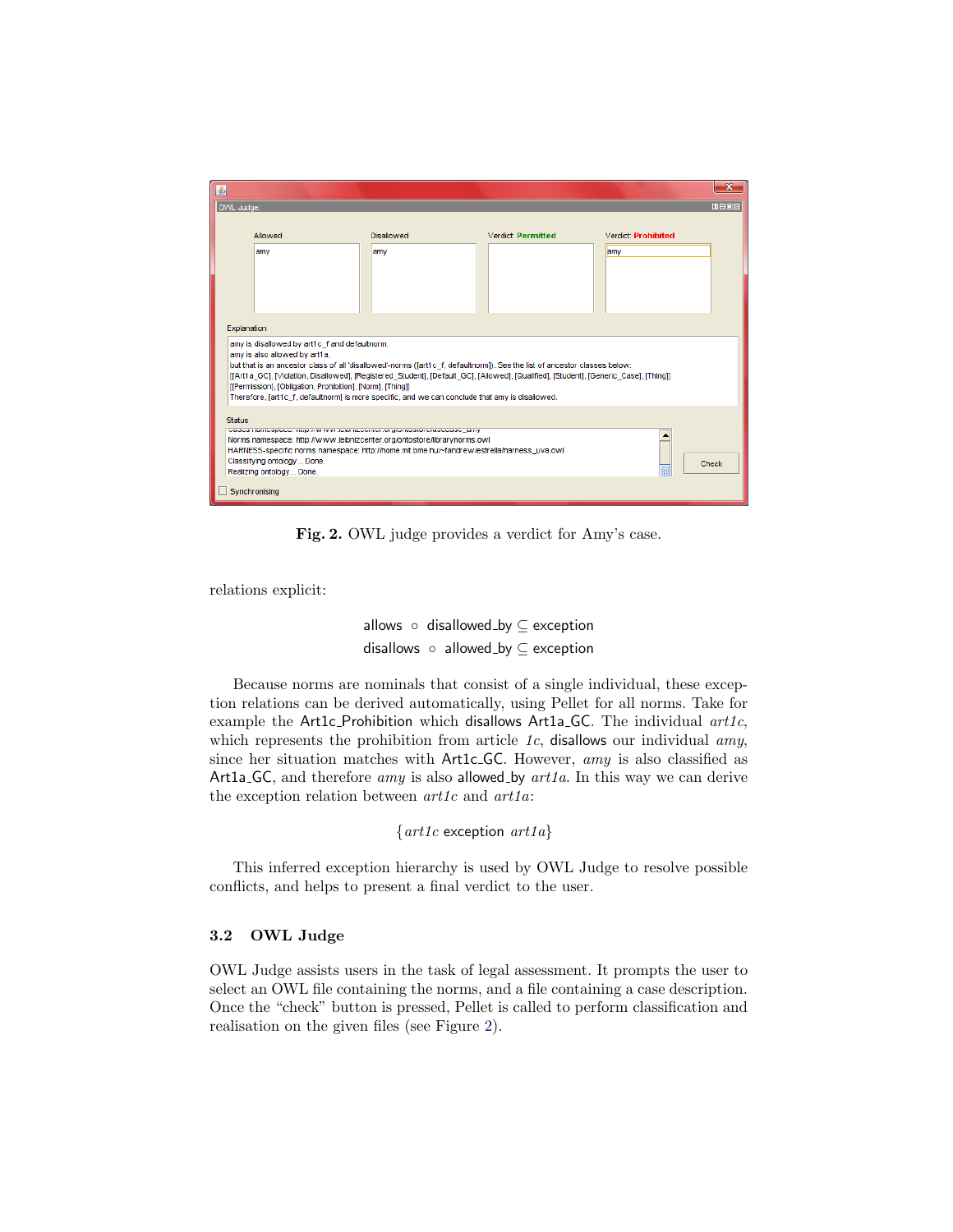First OWL Judge checks all individuals that exist in the file containing the case description. Depending on their classification as Allowed or Disallowed, they are displayed in respectively the "Allowed" and/or "Disallowed" column, shown in the top left part of the screen. A user can click on the individuals in those columns and retrieve an explanation of the classification. For the explanation, OWL Judge uses the standard explanation facilities of Pellet [\[8\]](#page-11-7).

OWL Judge also generates a final verdict, which is especially interesting in situations where multiple norms apply to the individual case (if only one norm applies it is clearly the final verdict as well). If an individual is both Allowed and Disallowed, OWL Judge tries to resolve this conflict by checking whether one of the norms allowing or disallowing it contains an exception relationship with the other norm: a norm trumps another norm, if the generic case of the first norm is more specific. This means some additional querying of the TBox and ABox is done by the plugin.

The most specific one will be displayed in the appropriate "Verdict" column, shown in the top right of the screen. The user can again select the individual to view an explanation of OWL Judge's verdict. The screen shows that the individual *amy* is disallowed by *default norm* and  $art1c$ , but allowed by  $art1a$ . The explanation indicates that article 1c is the most specific norm, which makes the final verdict "prohibited".

## 4 Conclusions and future work

Currently, the individual case description has to be entered using a generic OWL editor, such as Protégé<sup>[4](#page-9-0)</sup> or Topbraid Composer<sup>[5](#page-9-1)</sup>. This of course asks for quite some experience in working with these kind of tools. Moreover a person that creates the case description should have knowledge of what is present in the ontology and in the norms, as the terms in the case description should correspond to either the terms used in the ontology or in the norms. It would be very beneficial to provide a more friendly user interface. Such an interface should for example guide a user in what terms to use and try to complete the case description as much as possible. Some work, cf. [\[5\]](#page-10-4), suggests that the language used in regulations is highly structured, which suggests a possibility to support a structured language interface along the lines of [\[14\]](#page-11-8).

OWL Judge as it exists now implements our basic requirements, but there are still some things we would like to address. For instance, it might be interesting to enhance the explanation by allowing users to click on a certain individual case to get more information about it. Moreover OWL Judge is not yet capable of determining whether an individual case is Obliged, which is also something that needs to be dealt with. Furthermore, we would like to further enhance the explanations with forms of justification, such as a reference to the original source of law. Preferably the original source of law is stored in the MetaLex/CEN format

<span id="page-9-0"></span> $^4$  <http://protege.stanford.edu>

<span id="page-9-1"></span><sup>5</sup> <http://www.topbraidcomposer.com>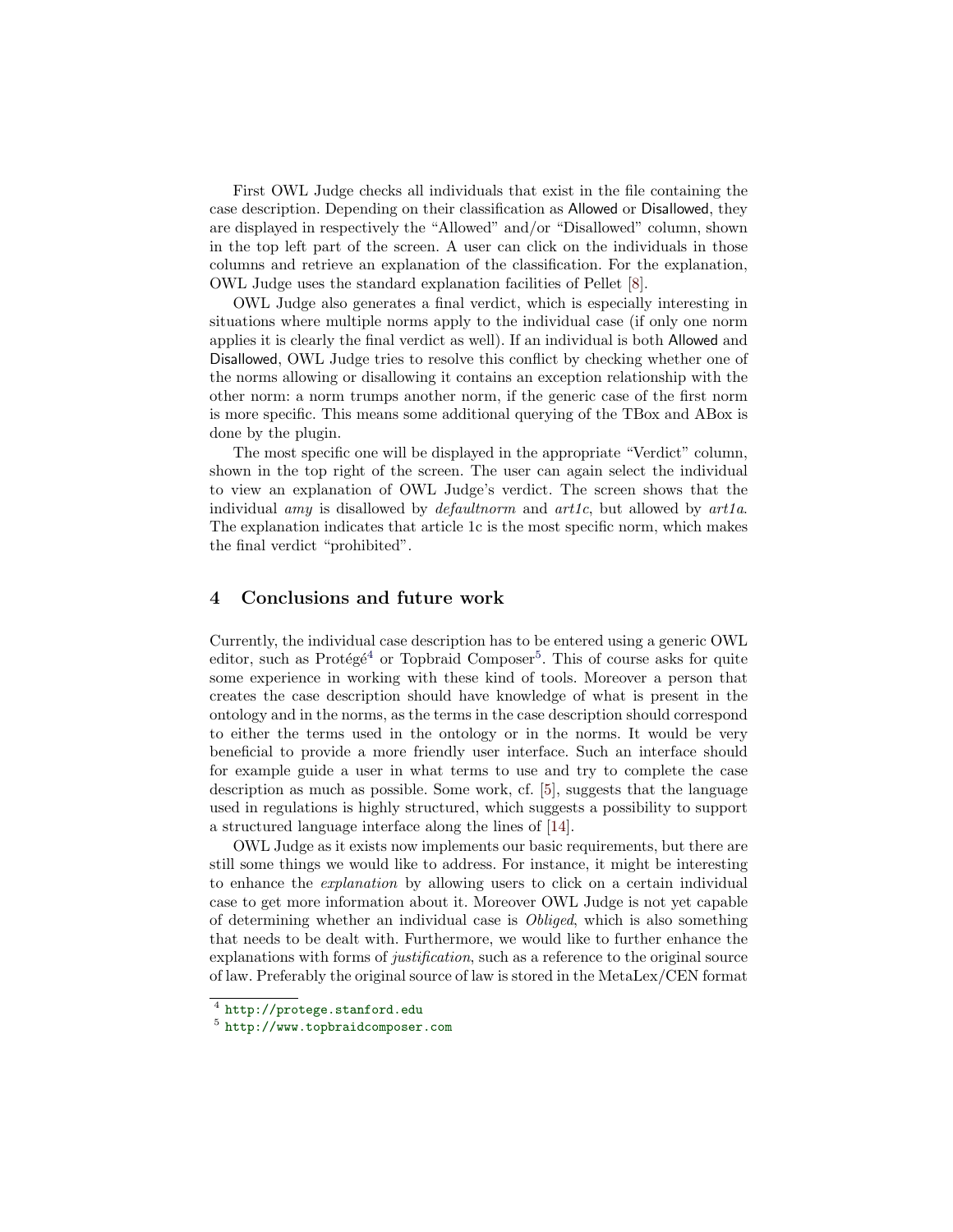of  $[19]$ , an open XML interchange format for legal and legislative resources<sup>[6](#page-10-5)</sup>. This enables a direct connection between the original legal source to (specific parts of) our model. This would also form a nice way to interact with the MetaVex editor, a WYSIWYG editor used to create and edit documents in the MetaLex/CEN format [\[18\]](#page-11-10).

The major advantage of using only OWL 2 DL to represent both conceptual and normative knowledge is that we can use an existing reasoner, Pellet, to perform all reasoning. There is no need to concern ourselves with an interaction between different formalisms. The question is whether OWL 2 DL is expressive enough to suit our needs. In some cases we would like to talk about things at the level of individuals, instead of at the level of concepts. For example, if we want to represent "a student that checks out a book belonging to a course he is enrolled in", this is currently impossible to express in DL because of the tree model property<sup>[7](#page-10-6)</sup>.

Rule formalisms can easily represent this example just by using variables each time we want to point to a certain student or course. Alternative approaches, such as structured objects ([\[13\]](#page-11-11)) are very promising as well, but are currently not supported by mainstream reasoners. However, the necessary effect can sometimes be achieved by approximation [\[9\]](#page-11-12). Also, others are working to achieve higher expressiveness by using SWRL conditions [\[7\]](#page-11-13). Thus far we have found solutions that work for limited cases but cannot be applied in general. Nonetheless, the approach explained in this paper might be sufficient for some domains, and we intend to thoroughly test and evaluate our approach on existing regulations.

#### References

- <span id="page-10-0"></span>1. Alexander Boer, Thomas F. Gordon, Kasper van den Berg, Marcello Di Bello, András Förhécz, and Réka Vas. Specification of the legal knowledge interchange format. Deliverable 1.1, Estrella, 2007.
- <span id="page-10-3"></span>2. Alexander Boer, Tom van Engers, and Radboud Winkels. Mixing legal and nonlegal norms. In M-F. Moens and P. Spyns, editors, Jurix 2005: The Eighteenth Annual Conference., Legal Knowledge and Information Systems, pages 25–36, Amsterdam, 2005. IOS Press.
- <span id="page-10-1"></span>3. Joost Breuker. Components of problem solving. In Luc Steels, Guus Schreiber, and Walter van de Velde, editors, A Future for Knowledge Acquisition: proceedings of the EKAW-94, European Knowledge Acquisition Workshop, pages  $118 - 136$ , Berlin, 1994. Springer Verlag.
- <span id="page-10-2"></span>4. William J. Clancey. The epistemology of a rule-based expert system - a framework for explanation. Artificial Intelligence, 20(3):215–251, 1983. First published as Stanford Technical Report, November 1981.
- <span id="page-10-4"></span>5. E. de Maat, R. Winkels, and T. van Engers. Making Sense of Legal Texts. In G. Grewendorf and M. Rathert, editors, Formal Linguistics and Law, Trends in Linguistics - Studies and Monographs (TiLSM). Mouton, De Gruyter, Berlin, (in press) 2008.

<span id="page-10-5"></span> $^6$  <http://www.metalex.eu/>

<span id="page-10-6"></span><sup>7</sup> See [\[9\]](#page-11-12) for an in-depth discussion on the problem of identity of individuals.